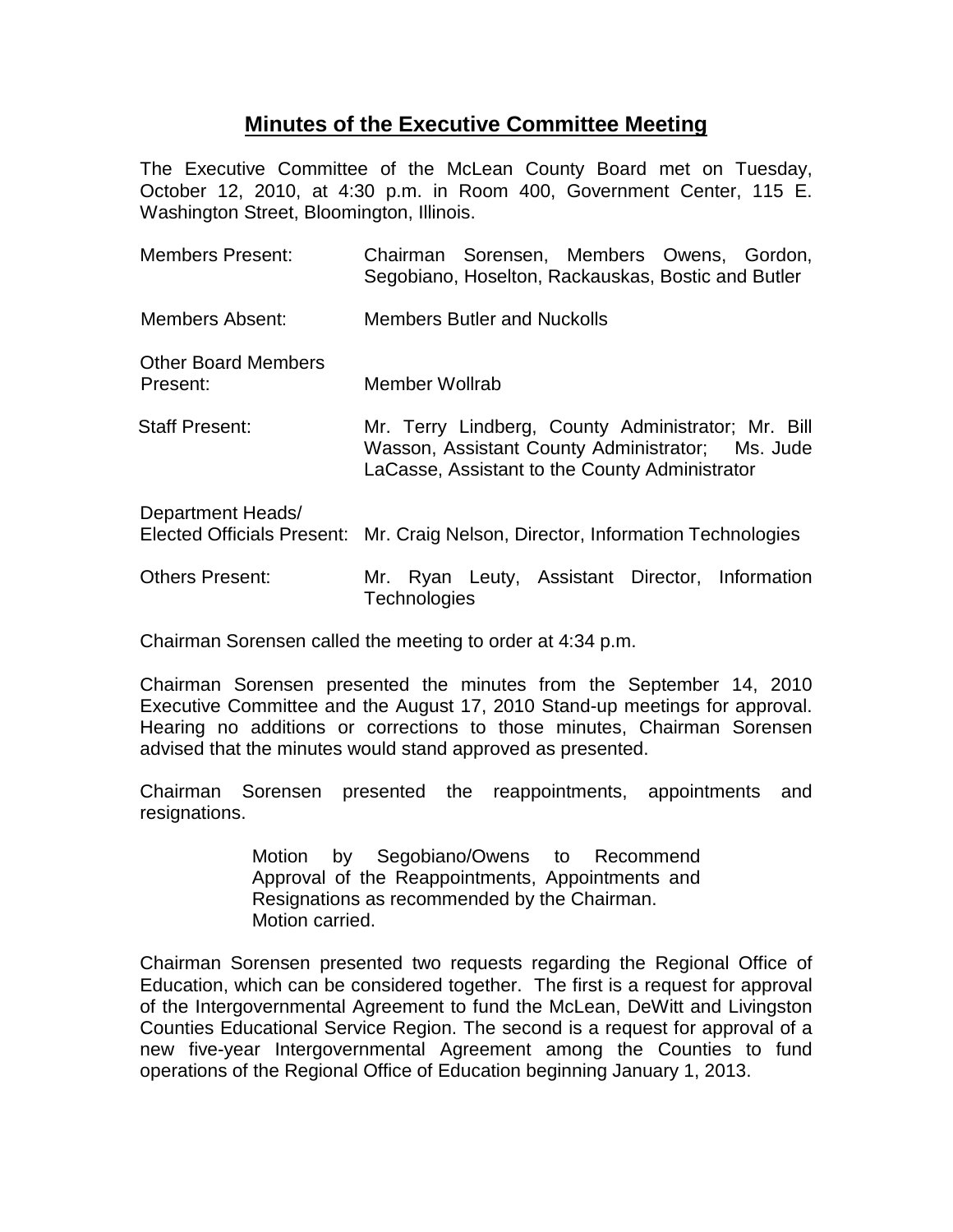Minutes of the Executive Committee October 12, 2010 Page Two

> Motion by Hoselton/Gordon to Recommend Approval of the Intergovernmental Agreement to fund the McLean, DeWitt and Livingston Counties Educational Service Region and to Recommend Approval of a new Five-year Intergovernmental Agreement among the Counties to fund Operations of the Regional Office of Education beginning January 1, 2013 – Regional Office of Education.

Chairman Sorensen asked Mr. Owens if he had any comments regarding these requests as he Chairs the Intergovernmental Committee for the Regional Office of Education. Mr. Owens advised that the Intergovernmental Committee meets yearly. He noted that Mr. John Butler, Mr. Duane Moss and he represent McLean County on the Committee. The Committee is also represented by a Board Member from Livingston County and one from DeWitt County.

Ms. Rackauskas asked if the Regional Office of Education has seen any cutbacks in the number of employees. Mr. Lindberg indicated that the Regional Office of Education has dropped one full-time person and one part-time person.

Mr. Lindberg advised that the above split agreement provides the County with slightly better than what the statute would have provided the County. He noted that this agreement started ten years ago, which makes this the third proposed Agreement. Mr. Lindberg stated that the statute provides that the Counties participating in ROE will participate proportionate to their equalized assessed valuation, which would mean the County would be almost 80%-82%, so this Agreement is slightly in the County's favor.

Mr. Owens indicated that a comment was made at a recent meeting that, depending upon the outcome of the Governor's race, there may be a restructuring of the regions. Mr. Segobiano noted that similar discussions were going on when he chaired that committee several years ago.

Chairman Sorensen called for a vote on the motion.

Motion carried.

Chairman Sorensen presented a request for approval of an Agreement with Empower Software for Nursing Home Time Clock Support.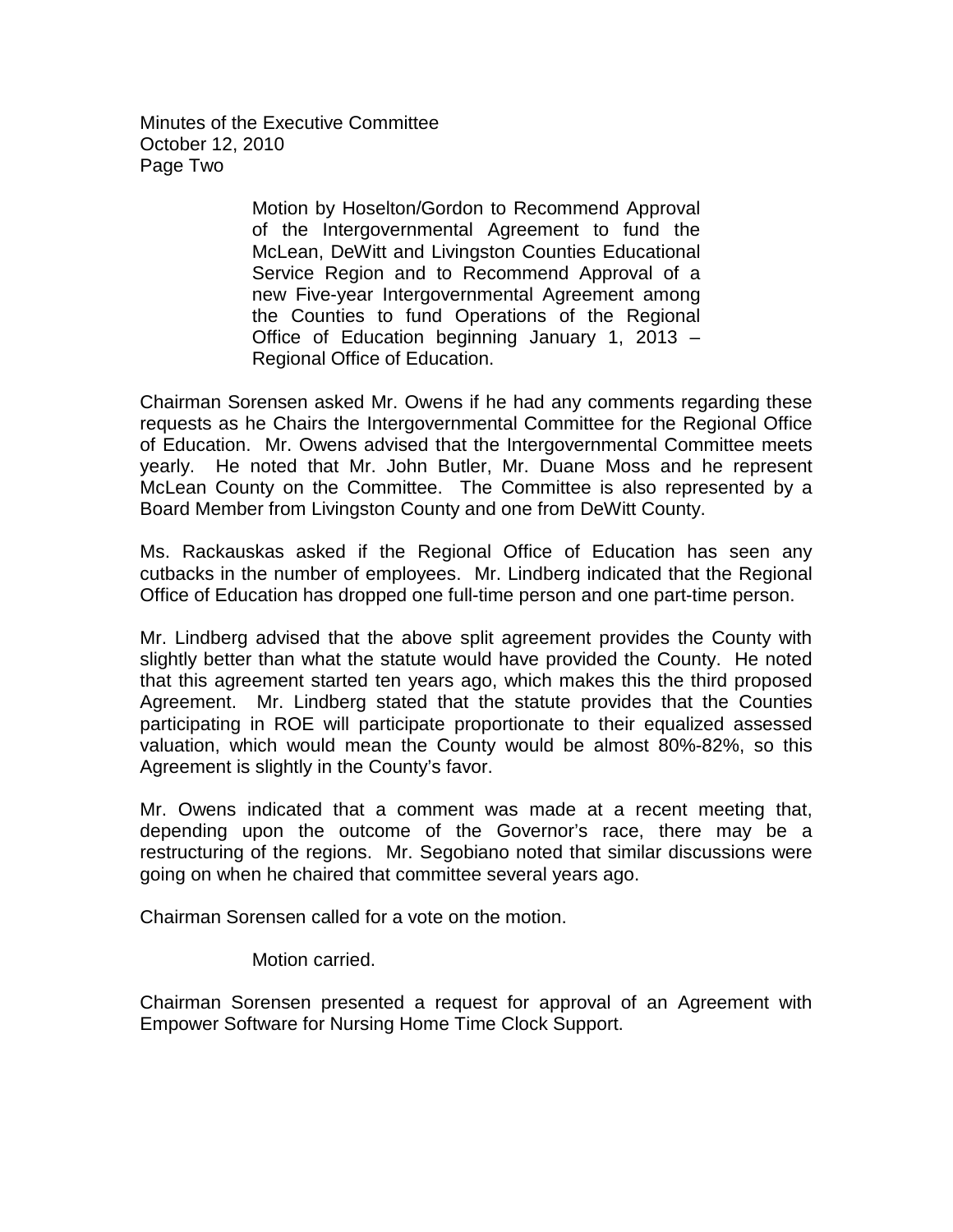Minutes of the Executive Committee October 12, 2010 Page Three

> Motion by Segobiano/Bostic to Recommend Approval of an Agreement with Empower Software for Nursing Home Time Clock Support – Information Technologies. Motion carried.

Mr. Craig Nelson, Director, Information Technologies advised that two large projects are pending, namely converting to the new Financial System in late November and a recommendation for a new telephone system next month.

Chairman Sorensen asked if there were any questions. Hearing none, he thanked Mr. Nelson.

Mr. Stan Hoselton, Chairman, Transportation Committee, presented a request for approval of an Emergency Appropriation Ordinance Amending the McLean County Fiscal Year 2010 Combined Annual Appropriation and Budget Ordinance, McLean County Highway Fund 0120, McLean County Highway Department 0055. He explained that this is an Illinois Jobs Now Capital Bill.

Mr. Hoselton pointed out that the Ordinance needs to be amended as follows:

 Paragraph three needs to be changed from "…McLean County received \$13,627,500 in funding…" to "…McLean County has been awarded…"

Mr. Hoselton explained that, as the bills come in, the money from the Illinois Jobs Now Program is billed out. He stated that, in IDOT's case, there has never been a situation where the criteria has not been met.

> Motion by Hoselton/Owens to Recommend Approval of an Emergency Appropriation Ordinance Amending the McLean County Fiscal Year 2010 Combined Annual Appropriation and Budget Ordinance, McLean County Highway Fund 0120, McLean County Highway Department 0055 as amended. Motion carried.

Chairman Sorensen asked if there were any questions or comments. Hearing none, the thanked Mr. Hoselton.

Mr. Ben Owens, Chairman, Chairman, Finance Committee**,** presented a request for approval of Critical Personnel Hiring requests – County Administrator's Office.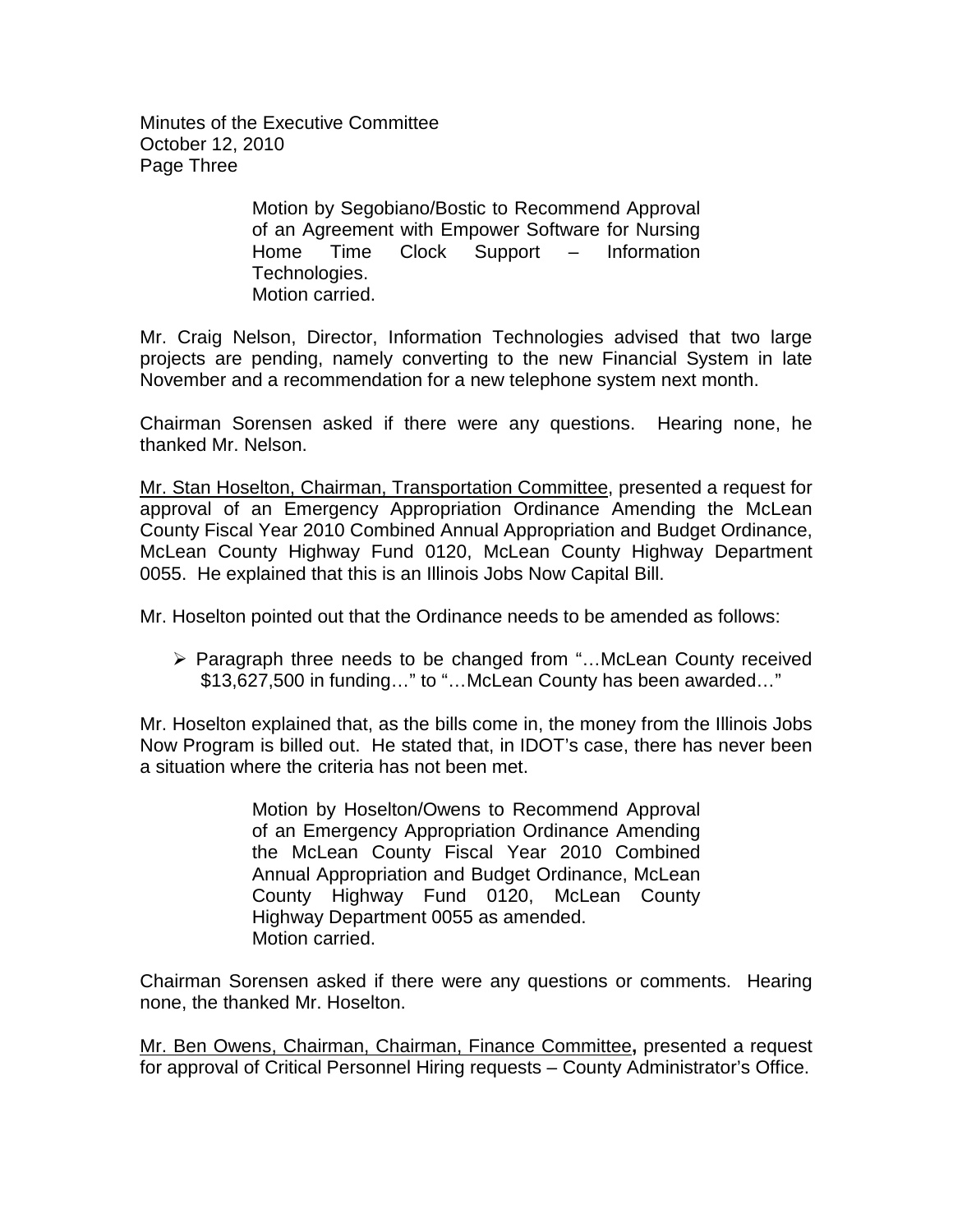Minutes of the Executive Committee October 12, 2010 Page Four

> Motion by Owens/Segobiano to Recommend Approval of Critical Personnel Hiring Requests – County Administrator's Office. Motion carried.

Mr. Owens advised that the Finance Committee has completed its review of the Oversight Committee's budgets at the October monthly meeting.

Chairman Sorensen asked if there were any questions or comments. Hearing none, he thanked Mr. Owens.

Ms. Bette Rackauskas, Chairman, Justice Committee, presented a request for approval of an Amendment to the Contract between the Eleventh Judicial Circuit Court, the County of McLean and the Children's Foundation for the Children's Waiting Room – Circuit Court.

Chairman Sorensen advised that there is a date error on the Amendment to the Contract, as follows:

 $\triangleright$  Page 11 of the packet, first paragraph needs to be amended from "This amendment, dated October 19, 2011…" to "This amendment, dated October 19, 2010…"

> Motion by Rackauskas/Owens to Recommend Approval of an Amendment to the Contract between the Eleventh Judicial Circuit Court, the County of McLean and the Children's Foundation for the Children's Waiting Room, as amended – Circuit Court. Motion carried.

Ms. Rackauskas presented a request for approval to accept a grant from the U.S. Department of Justice for funding under the FY'2010 Second Chance Act Reentry Demonstration Program – Court Services.

> Motion by Rackauskas/Gordon to Recommend Approval to accept a Grant from the U.S. Department of Justice for Funding under the FY'2010 Second Chance Act Reentry Demonstration Program – Court Services. Motion carried.

Chairman Sorensen asked if there were any questions or comments. Hearing none, he thanked Ms. Rackauskas.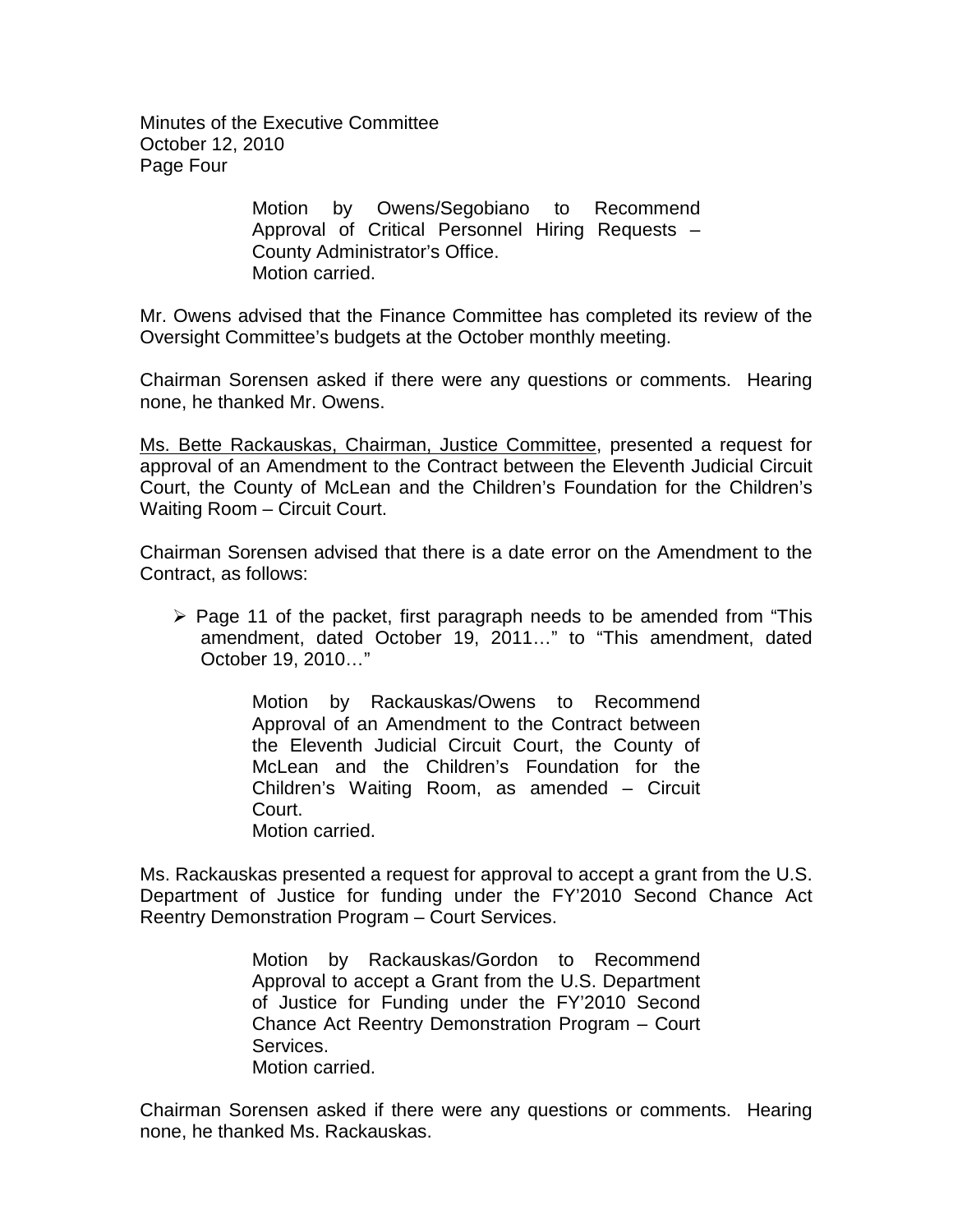Minutes of the Executive Committee October 12, 2010 Page Five

Mr. George Gordon, Chairman, Land Use and Development Committee, advised that the Land Use and Development Committee brings no items for action to the Executive Committee. He commented that the Land Use and Development Committee has also completed its budget review at their October meeting.

Chairman Sorensen asked if there were any questions or comments. Hearing none, he thanked Mr. Gordon.

Ms. Diane Bostic, Chairman, Property Committee, presented a request for approval of Tri-County Regional Planning Commission Grant Award to retrofit light fixtures at the McLean County Health Department – Facilities Management. She noted that the work will be done in-house by the Facilities Management staff.

Ms. Bostic advised that 75% of the cost will be paid for by the Tri-County Regional Planning Commission Grant and 25% will be matched as a credit by Ameren IP.

Chairman Sorensen asked what is the projected cost savings on the energy bill. Mr. Lindberg responded that the savings is projected to be \$6,000 per year.

> Motion by Bostic/Segobiano to Recommend Approval of a Tri-County Regional Planning Commission Grant Award to Retrofit Light Fixtures at the McLean County Health Department – Facilities Management. Motion carried.

Ms. Bostic presented a request for approval to apply for a Tri-County Regional Planning Commission Energy Efficient and Conservation Block Grant – Facilities Management. She noted that Tri-County had extra grant money, so an additional grant was requested by Facilities Management. Ms. Bostic added that this project will be done at the Juvenile Detention Center.

> Motion by Bostic/Segobiano to Recommend Approval to apply for a Tri-County Regional Planning Commission Energy Efficient and Conservation Block Grant – Facilities Management. Motion carried.

Chairman Sorensen asked if there were any questions or comments. Hearing none, he thanked Ms. Bostic.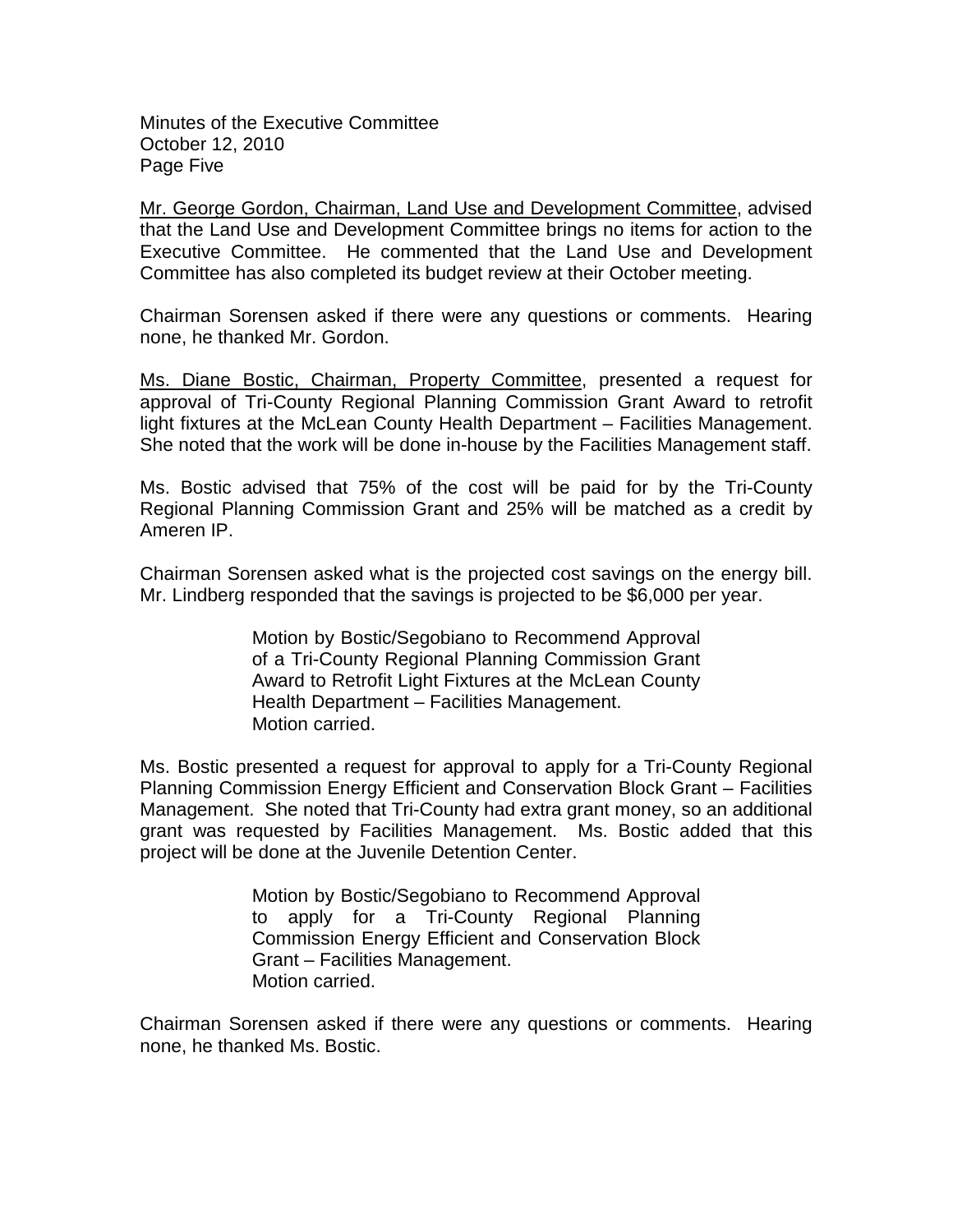Minutes of the Executive Committee October 12, 2010 Page Six

Mr. Terry Lindberg, County Administrator, advised that, at the October meeting, departmental budgets under the oversight of the Executive Committee are reviewed, namely Information Technologies and the County Administrator. In November, when the other Committees bring their recommended budgets to the Executive Committee for approval, the County Board's budget will be reviewed. This includes the Property Tax Levy and the other large intergovernmental revenues.

Mr. Lindberg introduced the review of the Fiscal Year 2011 Recommended Budget for the departments that are under the oversight of the Executive Committee. He noted that Mr. Craig Nelson, Director, Information Technologies, was available to answer any questions and make comments.

**Information Services Department 0001-0043** can be found on pages 150-154 of the FY'2011 Recommended Budget and pages 115-118 of the Summary in the Executive Committee Packet.

Mr. Lindberg pointed out that Information Technologies lost two positions, one position was transferred, and two people are out seriously ill. He indicated that IT is suffering in keeping up with its day to day work. The ability to be innovative and take on new projects, such as implementing a new Financial Accounting system and implementing a new voice over IP technology system is seriously impacted by this situation. Mr. Lindberg warned that resources will not be available for the next IT project or emergency situation.

Highlights of the Recommended Budget:

# REVENUE

410.0086 Reimbursement/Computer Services: This revenue line item account has been budgeted at \$13,000 in the FY'2010 Recommended Budget, an increase from \$4,000 in the FY'2009 Adopted Budget. The revenue received in this line item is primarily from services that are provided to the Health Department on a "fee for service" basis. In addition, if Information Services produces or generates a report in response to a Freedom of Information request, then Information Services is permitted to charge a fee for producing or generating the report.

450.0011 Transfer from Other Funds: This revenue line item account has decreased from \$96,922 in the FY'2009 Adopted Budget to \$93,817 in the FY'2010 Recommended Budget. The revenue generated by Information Services is transferred from the following Special Revenue Funds outside of the General Fund: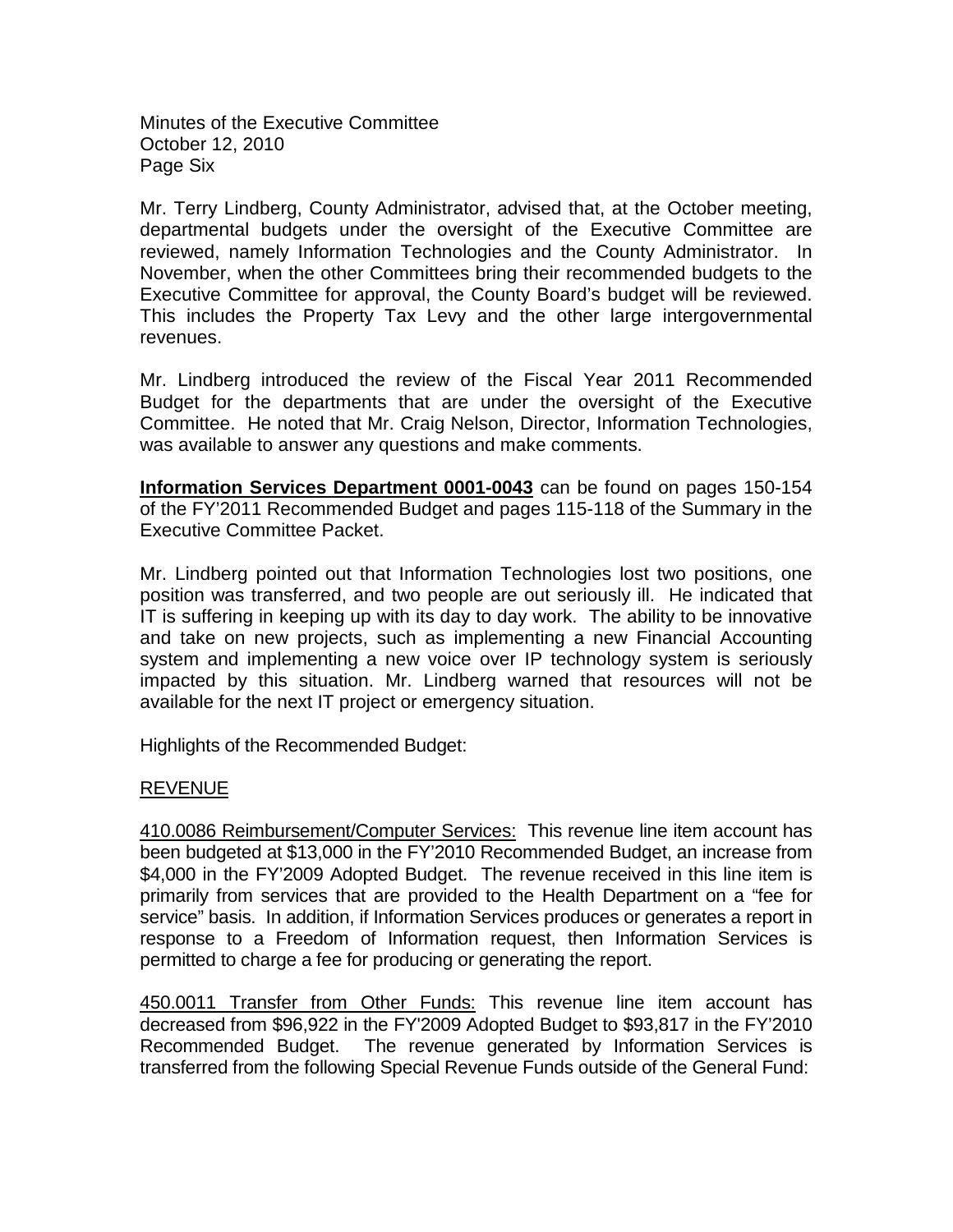Minutes of the Executive Committee October 12, 2010 Page Seven

| From the Circuit Clerk's Court Automation Fund 0140: | \$73,817           |
|------------------------------------------------------|--------------------|
| (For E*Justice Support)                              |                    |
| From the County Collector's Automation Fund 0168 -   | \$20,000           |
| (For New World Financial and DevNet                  |                    |
| <b>Property Tax Support)</b>                         |                    |
|                                                      | \$93,817<br>Total: |

## **EXPENDITURES**

## Personnel:

There is No Change in the FTE Staffing Level in the FY'2010 Recommended Budget. One FTE Salary Grade 9 Network Support Specialist position was added and one FTE Grade 11 Programmer position was eliminated.

## Materials and Supplies:

620.0002 Computer Hardware: This line item account has decreased from \$19,500 in the FY'2009 Adopted Budget to \$11,000 in the FY'2010 Recommended Budget. This decrease is based on a review of last year's actual expenditures and the yearto-date expenditures as of the date the Recommended Budget was prepared.

## Contractual Services:

All of the Contractual line item accounts have been budgeted at the same level or less as in the FY'2008 Adopted Budget with the following exceptions:

706.0001 Contract Services: This line item account has increased from \$139,000 in the FY'2009 Adopted Budget to \$275,000 in the FY'2010 Recommended Budget. This line item account includes the following expenditures: \$162,000 for Conversion of the AS400 based New World Financial System to a PC based system, \$77,000 annual expense for DevNet Property Tax software, and \$39,000 for cabling, GIS support, core switch support and network outage restoration support.

750.0004 Software License Agreements: This line item account has decreased from \$227,600 in the FY'2009 Adopted Budget to \$200,000 in the FY'2010 Recommended Budget. This line item account includes the following software license agreements: Antivirus Software; ScriptLogic; ORACLE software; Microsoft Office 2007; Intrusion Prevention for E-Mail filtering; Automated Citation Software; TrackIt Asset Inventory software; Mobile VPN solution; AS400 software; Building and Zoning software upgrade; Coroner's Office software; ESRI /GIS software license and Blackberry software. There would be no licensing costs for New World during the transition from a mainframe to a Windows environment.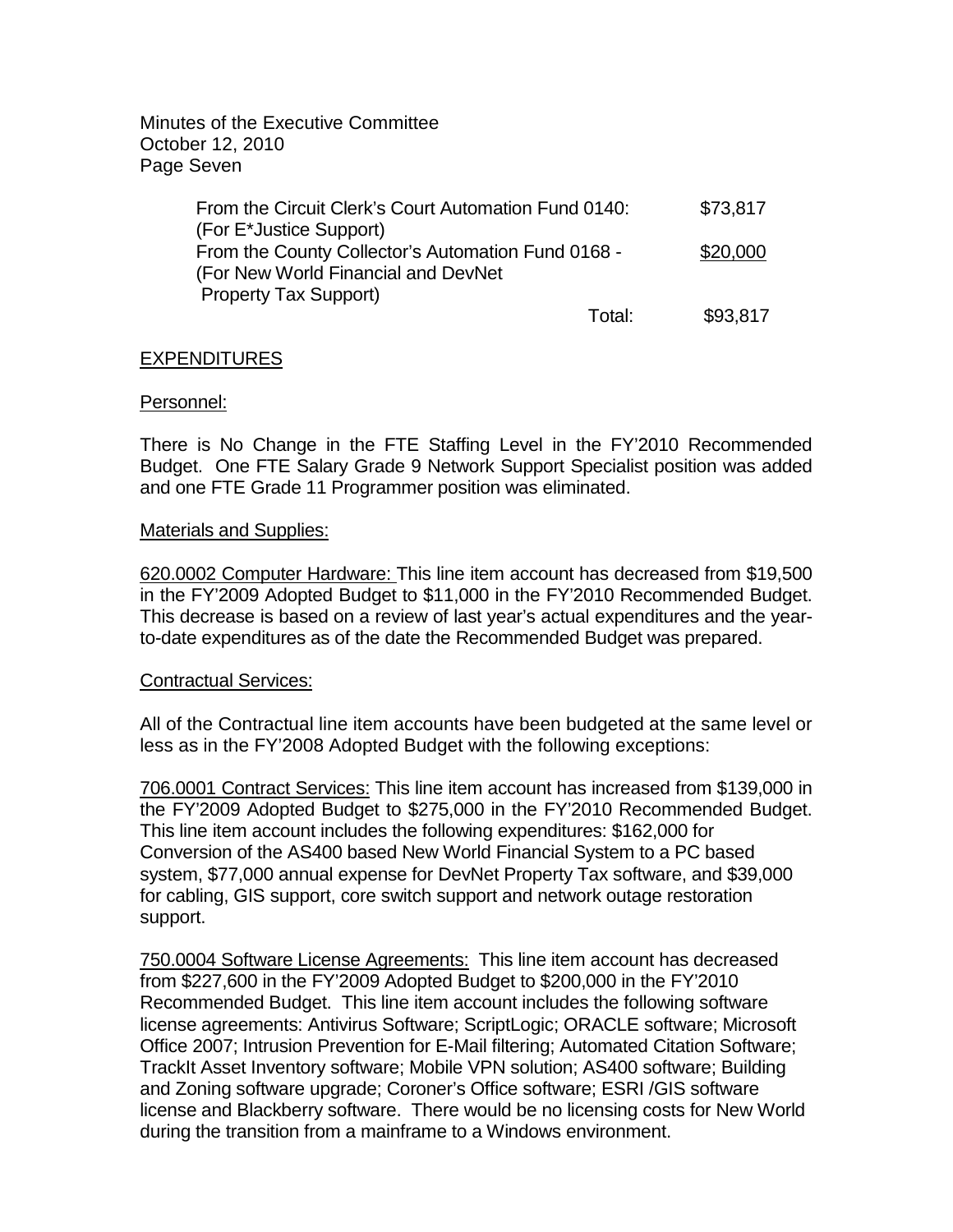Minutes of the Executive Committee October 12, 2010 Page Eight

## Capital Outlay:

833.0002 Purchase Computer Equipment: This line item account includes \$60,000 for PC replacement, \$6,000 for a GIS plotter and \$35,600 for servers, racks and other hardware for the New World conversion and for improvements to the Uninterrupted Power Supply (UPS) system.

> Motion by Segobiano/Owens to recommend tentative approval of the Information Services Department – (0001-0043) FY'2011 Recommended Budget as submitted. Motion carried.

**County Administrator's Office 0001-0002** can be found on pages 8-10 of the FY'2011 Recommended Budget and pages 119-121 of the Summary.

Mr. Lindberg advised that this budget is up 2.58% from \$499,831 in the FY'2010 Adopted Budget to \$512,710 in the FY'2011 Recommended Budget. He explained that the sole reason for this increase is that the Administrative Services Director position has been restored in the County Administrator's Office. Mr. Lindberg indicated that it is critical that the position be filled January 1, 2011. He noted that he expected to fill the position in March 2010, but did not fill it due to the budget situation. Mr. Lindberg stated that this position is critical for purposes of continuity and succession in the Administrator's Office.

Mr. Owens expressed his support of filling the position and expressed his hope that the Administrator's Office will not be impaired by the delay in filling the position.

Mr. Segobiano also expressed his support of filling the position. He stated that continuity in the Administrator's Office is important to maintain the steady flow of information and work load. He also noted that it is important to keep the County Government financially solvent.

Highlights of the Recommended Budget:

## EXPENDITURES:

## Personnel:

There is a 0.25 decrease in the FTE Staffing level in the FY'2010 Recommended Budget.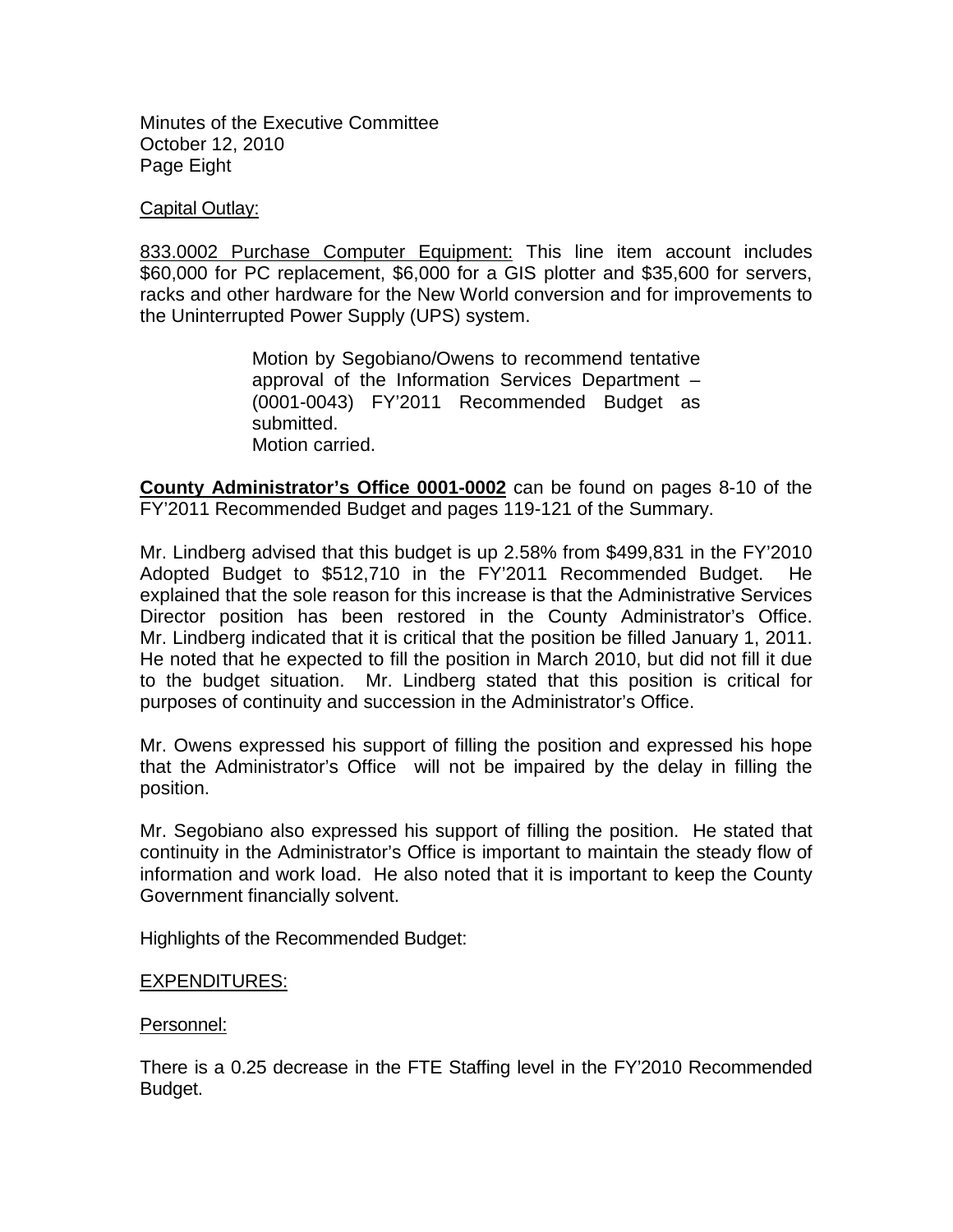Minutes of the Executive Committee October 12, 2010 Page Nine

The position of Director of Administrative Services is budgeted to be filled beginning January 1, 2011.

## Fringe Benefits:

599.0002 Employee Medical/Life Insurance: In the FY'2010 Recommended Budget, the employer's charge for health insurance has increased to \$4,000 per eligible FTE. In the FY'2009 Adopted Budget, the employer's charge for health insurance was budgeted at \$3,800 per FTE.

#### Materials and Supplies:

All Materials and Supplies line item accounts (600's) in the FY'2010 Recommended Budget have been budgeted at the same level or less in the FY'2009 Adopted Budget.

#### Contractual Services:

All Contractual line item accounts (700's) in the FY'2010 Recommended Budget have been budgeted at the same level or less as in the FY'2009 Adopted Budget with the following exceptions:

750.0001 Equipment Maintenance Contracts: This line item account has increased from \$1,000 in the FY'2009 Adopted Budget to \$3,000 in the FY'2010 Recommended Budget. This increase is based on a \$1.00 buyout of the 5-year lease/purchase for the copier/printer. The lease/purchase line is zeroed out and the per copy charges are added to this account.

> Motion by Owens/Segobiano to recommend tentative approval of the County Administrator's Office (0001- 0002) FY'2011 Recommended Budget as submitted. Motion carried.

Ms. Rackauskas asked what the total cost is to the County to fund the 1.5% across-the-board salary increase for non-union employees. Mr. Wasson replied that the total cost to the County is approximately \$312,000. Mr. Lindberg advised that Member Wendt expressed an interest in not supporting a proposed 1.5% across-the-board salary increase for non-union employees. He reminded the Committee that last year there was neither an across-the-board salary increase nor a merit increase. This year the budget recommends a 1.5% across-theboard increase for non-union employees and a 0.0% increase for merit. Mr. Lindberg reiterated that the 1.5% increase is about \$312,000 out of the \$79.5 million total budget.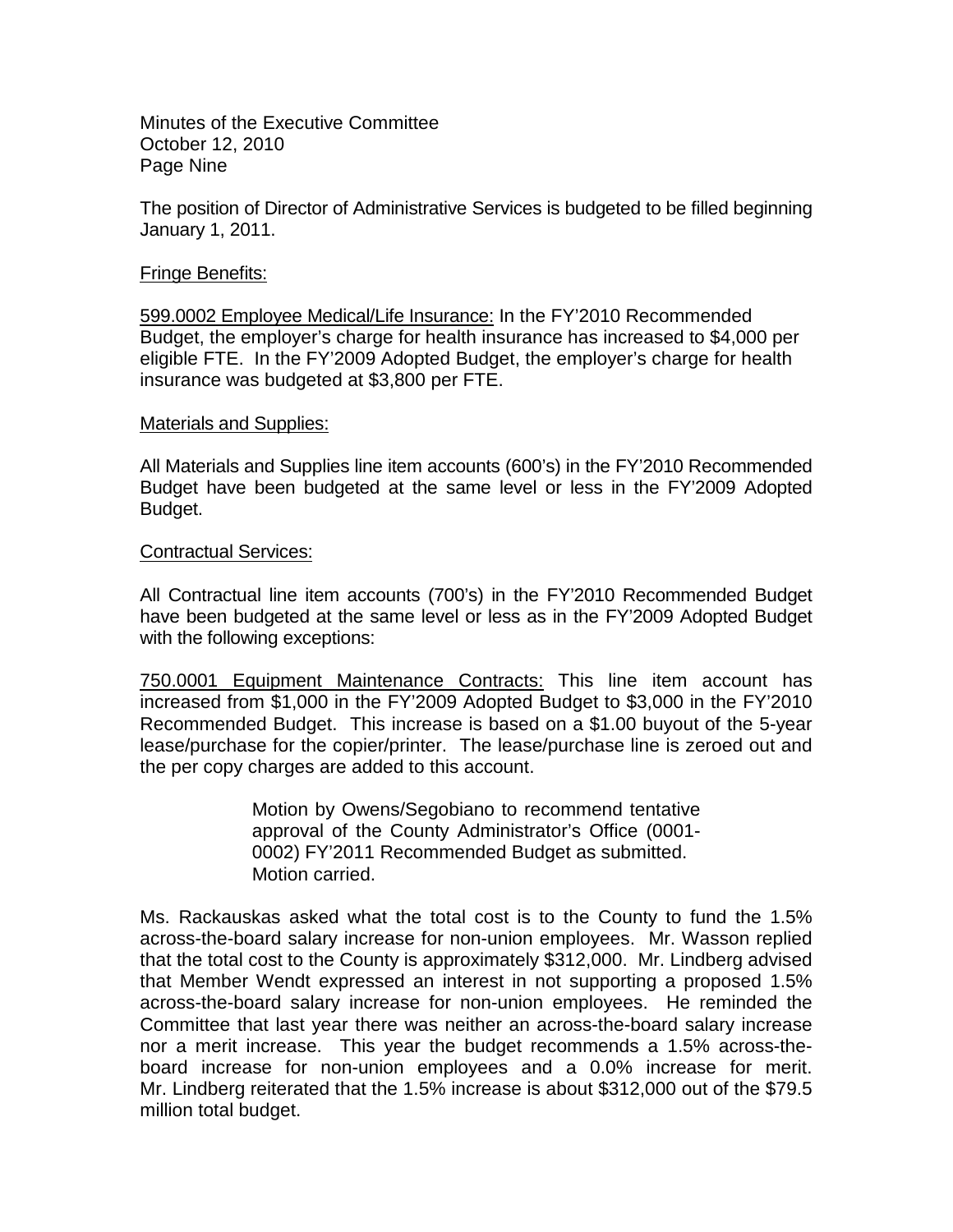Minutes of the Executive Committee October 12, 2010 Page Ten

Mr. Lindberg pointed out that union employees will get whatever increase is negotiated; elected officials salaries are set; the County Administrator's salary is set by contract; and the rest of the non-union employees will get a 1.5% increase, or they won't, depending upon what the County Board approves.

Mr. Lindberg noted that a proposed FY'2011Pay Plan will be taken to the Finance Committee next month, which will show the increase in all of the pay ranges and will make it clear that voting for the Pay Plan, will be voting in favor of the 1.5% across-the-board increase. If someone wants to oppose the 1.5% increase, that person will have to vote against the Pay Plan.

Chairman Sorensen advised that Ms. Laurie Wollrab asked to come to the Executive Committee to express her support of the 1.5% salary increase and to share some comments on the increase.

Ms. Wollrab stated that she wanted to speak about the Administration's proposal to give a 1.5% across-the-board salary increase to the non-union employees in the upcoming fiscal year. She expressed her belief that this increase is an important thing to provide the employees. Ms. Wollrab referred to the opposition's position that the since the cost of living is down, the employees do not deserve an increase, and the stance that many people in the community have either suffered pay decreases or pay freezes. She noted that she will not speak to those specific concerns, but would offer information to reinforce her support of the increase.

Mr. Wollrab distributed information regarding the Consumer Price Index (CPI), which measures the cost of living. Ms. Wollrab stated that the CPI, since 1969, has increased each year except one year, namely 2009.

Ms. Wollrab stated that the second hand-out is a summary of a well-known compensation study by Mercer. She indicated that, after surveying many employers, Mercer found that the projections for increases in salaries for 2011 are above 2.0%-2.5%. Ms. Wollrab noted that across-the-board, there has been an average of 2.3% increase in salaries.

Ms. Rackauskas thanked Ms. Wollrab for her support of the 1.5% salary increase for non-union County employees.

Mr. Owens also expressed his appreciation to Ms. Wollrab for supporting the 1.5% salary increase. He stated that he spoke with the Board member who had raised the issues with the Justice Committee. Mr. Owens advised that he spoke with five members of the Finance Committee and they unanimously support the 1.5% salary increase for next year.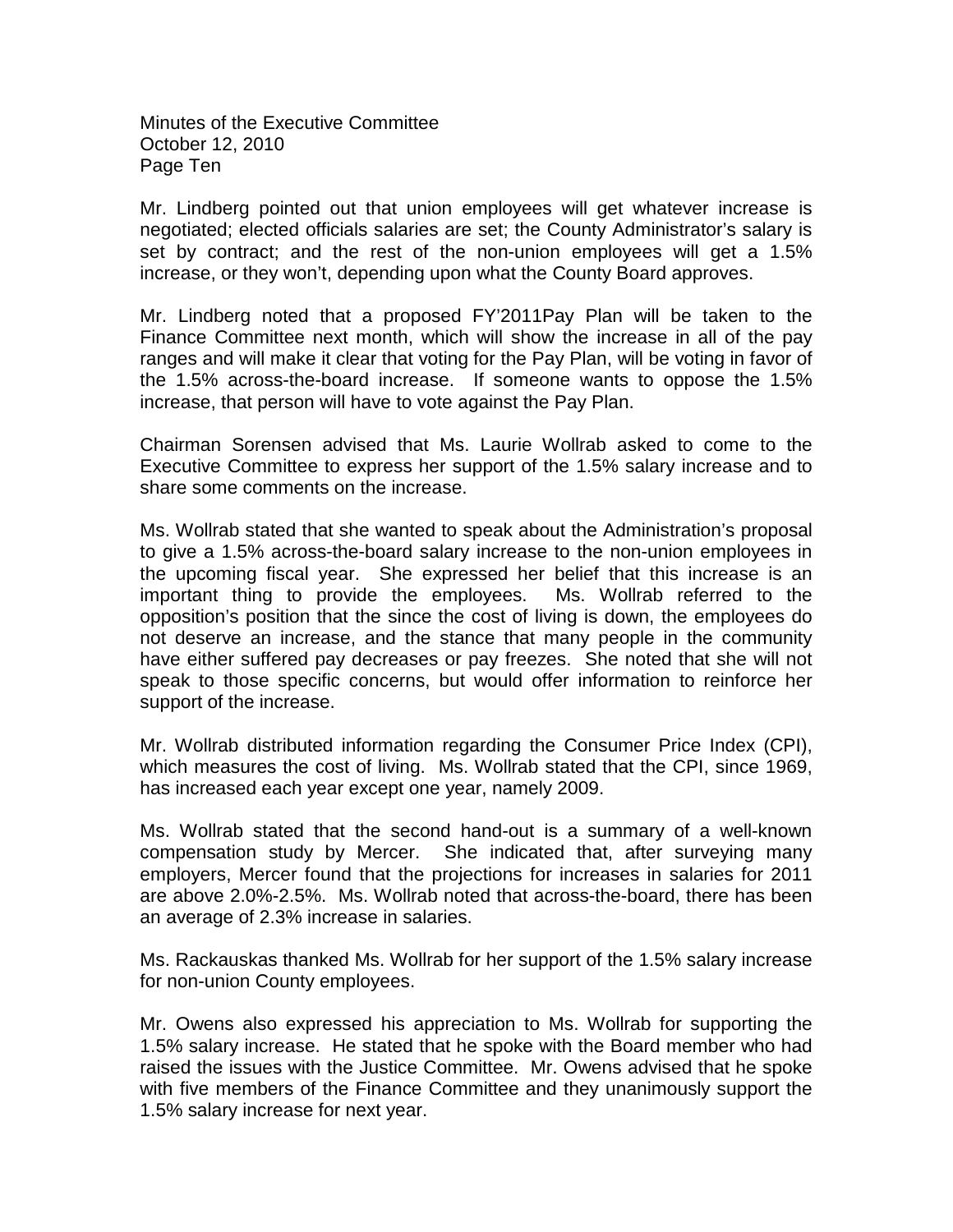Minutes of the Executive Committee October 12, 2010 Page Eleven

Mr. Gordon asked when it would be appropriate to propose a change in the provisions governing County Board members' salaries. He indicated that he thought the Board members would also receive a 0% increase last year along with the employees, but that was not the case. Mr. Gordon stated that he would like to see the language change so that the Board members' increases match what is given to the non-union employees. Chairman Sorensen responded that this idea was discussed years ago and it is legally impossible to do that. He indicated that in May of 2012 all Board members' salaries will be set at the same time, which only happens once every ten years. Chairman Sorensen advised that Board members' salaries can be discussed at that time. After that time, the staggered terms will begin again.

Chairman Sorensen presented the September 30, 2010 bills as recommended and transmitted by the County Auditor for payment. The Fund Total is \$746,364.85 and the Prepaid Total is the same.

> Motion by Owens/Segobiano to recommend approval of the Executive Committee bills for September 30, 2010 as presented to the Committee by the County Auditor. Motion carried.